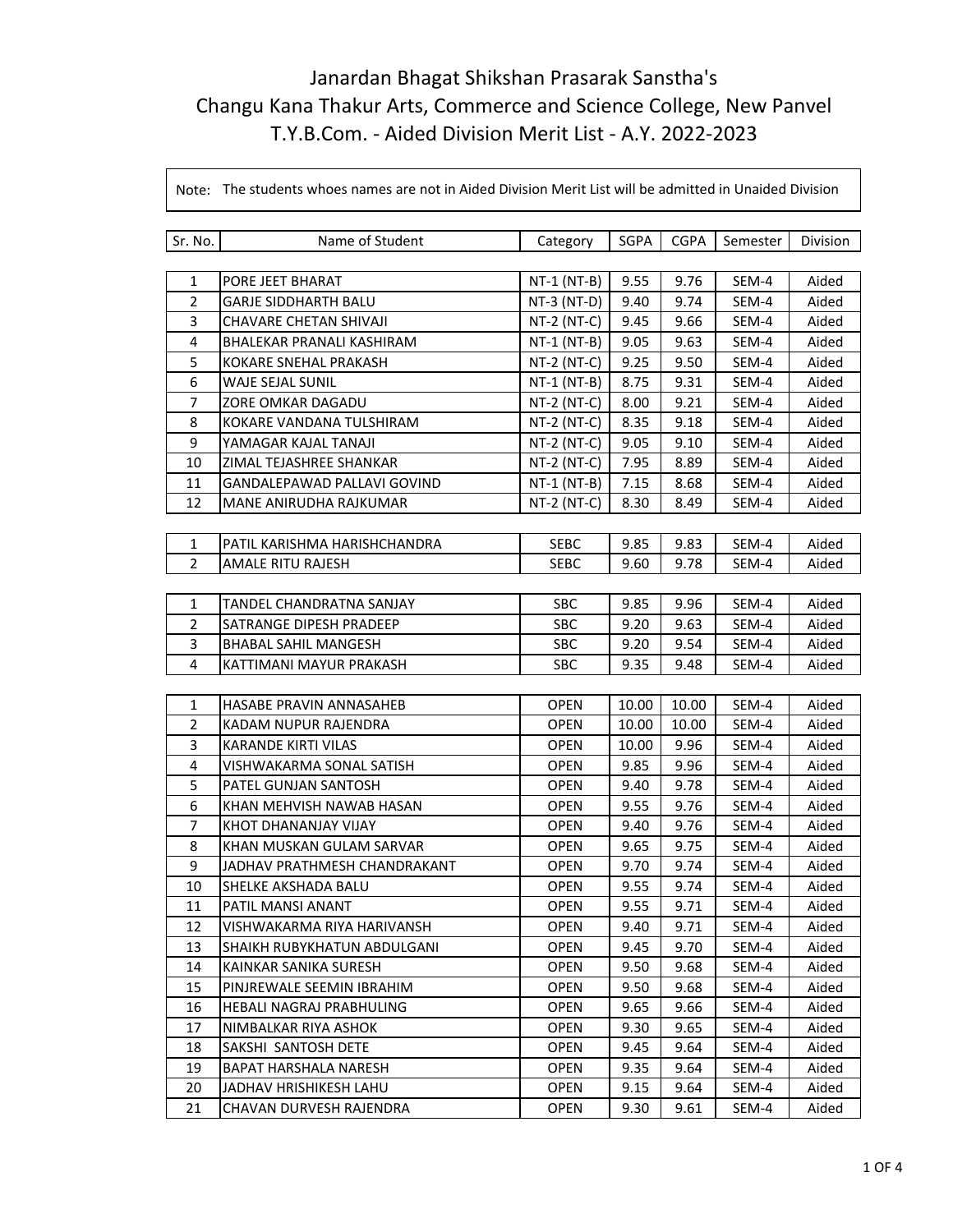| Sr. No.        | Name of Student                   | Category    | <b>SGPA</b> | <b>CGPA</b> | Semester | Division |
|----------------|-----------------------------------|-------------|-------------|-------------|----------|----------|
|                |                                   |             |             |             |          |          |
| 22             | <b>BARATE VINOD TATYASAHEB</b>    | <b>OPEN</b> | 9.25        | 9.61        | SEM-4    | Aided    |
| 23             | RAUT VEDANT VINOD                 | <b>OPEN</b> | 9.30        | 9.59        | SEM-4    | Aided    |
| 24             | KHAN LAIBA ABDULKALAM             | <b>OPEN</b> | 9.30        | 9.59        | SEM-4    | Aided    |
| 25             | <b>NAME SHUBHAM DEEPAK</b>        | <b>OPEN</b> | 9.20        | 9.59        | SEM-4    | Aided    |
| 26             | SINGH MANISHA PRAMOD              | OPEN        | 9.25        | 9.58        | SEM-4    | Aided    |
| 27             | SAWANT PRATIKSHA SUHAS            | OPEN        | 9.55        | 9.55        | SEM-4    | Aided    |
| 28             | KADAV KANIKA SURESH               | <b>OPEN</b> | 9.20        | 9.55        | SEM-4    | Aided    |
| 29             | <b>SALUNKHE BHAVESH DATTATREY</b> | <b>OPEN</b> | 8.95        | 9.55        | SEM-4    | Aided    |
| 30             | <b>SHAH RIDDHI BHAVESH</b>        | <b>OPEN</b> | 8.85        | 9.55        | SEM-4    | Aided    |
| 31             | SHINDE ANUSHKA SANDESH            | <b>OPEN</b> | 9.25        | 9.53        | SEM-4    | Aided    |
| 32             | MORE SHWETA SATISH                | <b>OPEN</b> | 9.20        | 9.53        | SEM-4    | Aided    |
| 33             | KHAN NAZIYA KHATOON ABDUL WAHEED  | <b>OPEN</b> | 9.20        | 9.50        | SEM-4    | Aided    |
| 34             | DEVLE PRITI KESHAV                | OPEN        | 9.20        | 9.50        | SEM-4    | Aided    |
| 35             | SAW MEGHA KUMARI BHUNESHWAR SAW   | <b>OPEN</b> | 9.20        | 9.50        | SEM-4    | Aided    |
| 36             | SAYYED JUNED RAHIMAN              | <b>OPEN</b> | 8.85        | 9.49        | SEM-4    | Aided    |
| 37             | KHAN MASIRA ASIF                  | <b>OPEN</b> | 8.75        | 9.49        | SEM-4    | Aided    |
| 38             | <b>BHAGAT SAHIL MANOJ</b>         | <b>OPEN</b> | 9.05        | 9.45        | SEM-4    | Aided    |
| 39             | KADAM KUNAL RAJENDRA              | <b>OPEN</b> | 8.55        | 9.45        | SEM-4    | Aided    |
| 40             | SIDDIQUE MUZAFFAR ABDUL MUSTAFA   | OPEN        | 9.20        | 9.44        | SEM-4    | Aided    |
| 41             | RANA SURESH KUMAR MUKUND          | <b>OPEN</b> | 9.30        | 9.43        | SEM-4    | Aided    |
| 42             | SAYYED SOBAN MEHBOOB              | <b>OPEN</b> | 9.05        | 9.43        | SEM-4    | Aided    |
| 43             | JADHAV CHETANA PRABHAKAR          | OPEN        | 8.90        | 9.43        | SEM-4    | Aided    |
| 44             | <b>KUKDE SMIT SANJAY</b>          | <b>OPEN</b> | 8.90        | 9.41        | SEM-4    | Aided    |
| 45             | THAKUR AMISHA AJAY.               | <b>OPEN</b> | 9.05        | 9.40        | SEM-4    | Aided    |
| 46             | PAWAR ADITI SADASHIV              | OPEN        | 8.90        | 9.40        | SEM-4    | Aided    |
|                |                                   |             |             |             |          |          |
| 1              | MHATRE SANJANA SANJAY             | <b>OBC</b>  | 10.00       | 10.00       | SEM-4    | Aided    |
| $\overline{2}$ | PATIL SIDDHI BALKRISHNA           | OBC         | 10.00       | 9.98        | SEM-4    | Aided    |
| 3              | <b>BHAGAT MADHURA MAHENDRA</b>    | OBC         | 9.70        | 9.88        | SEM-4    | Aided    |
| $\overline{4}$ | <b>BHAGAT ANUJ VINOD</b>          | OBC         | 10.00       | 9.85        | SEM-4    | Aided    |
| 5              | PATIL JIDNYASA LAHU               | OBC         | 9.50        | 9.73        | SEM-4    | Aided    |
| 6              | MUKADAM MANSI GANESH              | OBC         | 9.30        | 9.73        | SEM-4    | Aided    |
| 7              | PATIL JEEVIKA ARVIND              | OBC         | 9.15        | 9.71        | SEM-4    | Aided    |
| 8              | PATIL SAYALI JAGANNATH            | OBC         | 9.60        | 9.70        | SEM-4    | Aided    |
| 9              | PATIL AARTI BHAGAWAN              | OBC         | 9.30        | 9.70        | SEM-4    | Aided    |
| 10             | KHANAVKAR PRANALI PRAKASH         | OBC         | 9.35        | 9.64        | SEM-4    | Aided    |
| 11             | PATIL JEEVAN JAYDAS               | OBC         | 9.35        | 9.64        | SEM-4    | Aided    |
| 12             | VYAVAHARE SOMNATH KUNDLIK         | OBC         | 9.10        | 9.64        | SEM-4    | Aided    |
| 13             | PATHE RAJ BALARAM                 | OBC         | 9.50        | 9.63        | SEM-4    | Aided    |
| 14             | MHATRE ABHIRAJ RAMKRISHNA         | OBC         | 9.45        | 9.63        | SEM-4    | Aided    |
| 15             | <b>BARVI KOMAL ASHOK</b>          | <b>OBC</b>  | 9.35        | 9.61        | SEM-4    | Aided    |
| 16             | MHATRE ARYAN DNYANESHWAR          | <b>OBC</b>  | 9.40        | 9.60        | SEM-4    | Aided    |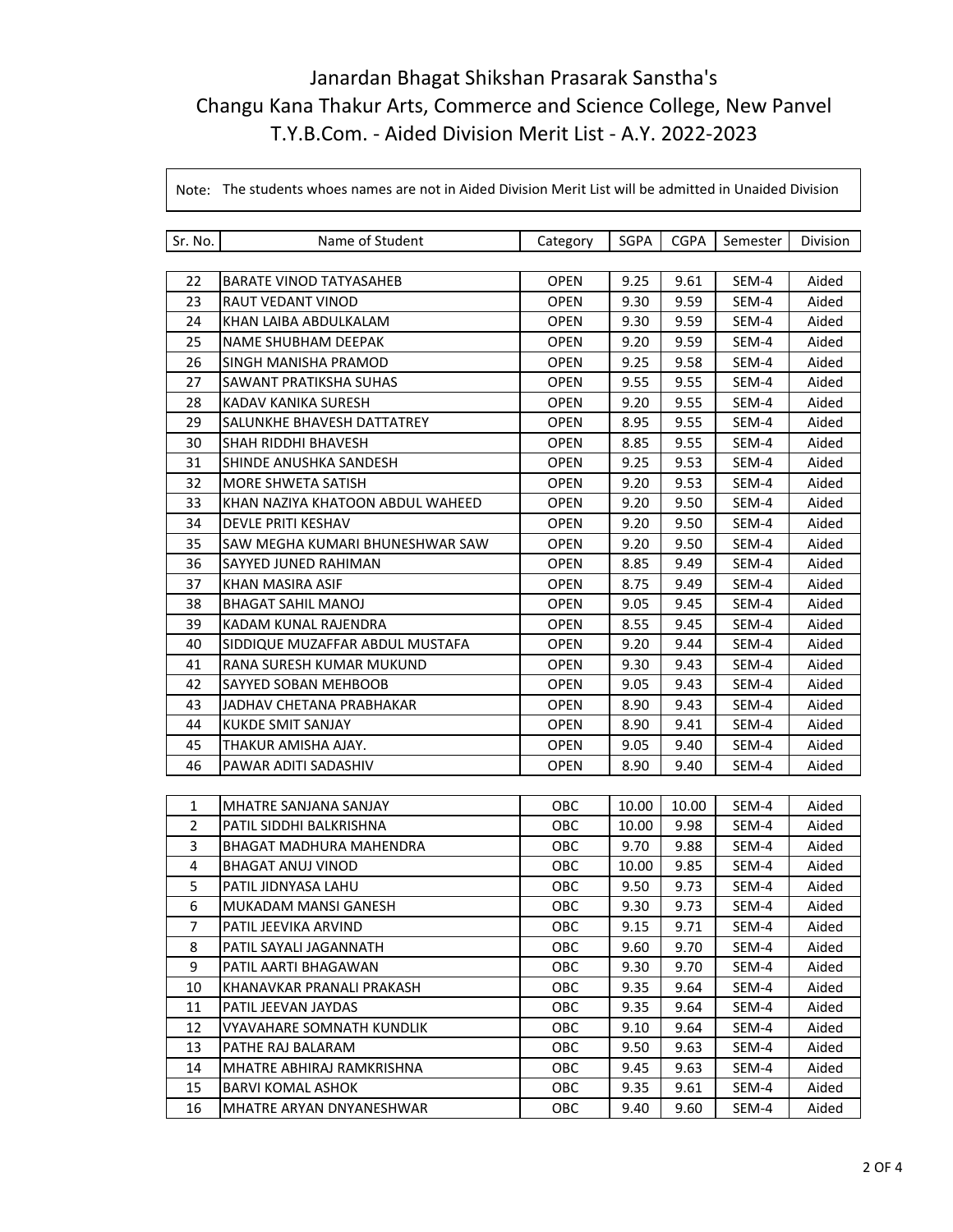| Sr. No.        | Name of Student                   | Category  | SGPA | <b>CGPA</b> | Semester | Division |
|----------------|-----------------------------------|-----------|------|-------------|----------|----------|
|                |                                   |           |      |             |          |          |
| 17             | <b>MATE ROHINI BALIRAM</b>        | OBC       | 9.20 | 9.60        | SEM-4    | Aided    |
| 18             | <b>MHATRE BHAVIKA BHAGWAN</b>     | OBC       | 9.20 | 9.60        | SEM-4    | Aided    |
| 19             | <b>VENGURLEKAR ATHARVA BHARAT</b> | OBC       | 9.35 | 9.58        | SEM-4    | Aided    |
| 20             | RAJAPURKAR ROHINI RAJAN           | OBC       | 9.20 | 9.58        | SEM-4    | Aided    |
| 21             | SHETE KOMAL SANTOSH               | OBC       | 9.35 | 9.56        | SEM-4    | Aided    |
| 22             | PATIL NIKHIL DASHRATH             | OBC       | 9.10 | 9.56        | SEM-4    | Aided    |
| 23             | KHUTARKAR ANUJ JEEVAN             | OBC       | 8.90 | 9.56        | SEM-4    | Aided    |
| 24             | PATIL SWAPNIL NARAYAN             | OBC       | 9.35 | 9.53        | SEM-4    | Aided    |
| 25             | MOKAL KRUTIKA KAMLAKAR            | OBC       | 9.20 | 9.53        | SEM-4    | Aided    |
| 26             | SHELKE NIKITA DEVANAND            | OBC       | 9.15 | 9.51        | SEM-4    | Aided    |
| 27             | CHOWDHARI SHARADDHA DILIP         | OBC       | 8.75 | 9.50        | SEM-4    | Aided    |
| 28             | GHOGARE TEJASWI DATTATREY         | OBC       | 9.50 | 9.49        | SEM-4    | Aided    |
| 29             | PATIL SIDDHESH DNYANESHWAR        | OBC       | 9.70 | 9.48        | SEM-4    | Aided    |
| 30             | SHELKE SHUBHAM SURESH             | OBC       | 9.05 | 9.48        | SEM-4    | Aided    |
| 31             | <b>FARATE DHANASHREE SUNIL</b>    | OBC       | 9.00 | 9.48        | SEM-4    | Aided    |
| 32             | PATIL SARTHAK ANANT               | OBC       | 8.85 | 9.48        | SEM-4    | Aided    |
| 33             | <b>BHOIR NEHA SURESH</b>          | OBC       | 8.90 | 9.45        | SEM-4    | Aided    |
| 34             | PATIL PAYAL BHASKAR               | OBC       | 8.90 | 9.45        | SEM-4    | Aided    |
| 35             | SAW PANKAJ KEDAR                  | OBC       | 9.00 | 9.44        | SEM-4    | Aided    |
| 36             | <b>VIDHATE ANITA MAHADEV</b>      | OBC       | 8.70 | 9.44        | SEM-4    | Aided    |
| 37             | <b>BHOIR DIKSHITA JANARDAN</b>    | OBC       | 8.45 | 9.43        | SEM-4    | Aided    |
| 38             | THAKUR DIKSHITA PRAKASH           | OBC       | 9.45 | 9.40        | SEM-4    | Aided    |
|                |                                   |           |      |             |          |          |
| $\mathbf{1}$   | <b>MOHITE SANKET SUNIL</b>        | <b>SC</b> | 9.85 | 9.84        | SEM-4    | Aided    |
| $\overline{2}$ | MUNNESHWAR SWAPNIL RADHAKISHAN    | <b>SC</b> | 9.55 | 9.78        | SEM-4    | Aided    |
| 3              | KAMBLE ASHISH KUMAR SHIVHAR       | <b>SC</b> | 9.15 | 9.69        | SEM-4    | Aided    |
| 4              | KELKAR DIVYA JAGDISH              | <b>SC</b> | 9.35 | 9.64        | SEM-4    | Aided    |
| 5              | KHARAT RINKITA VIJAY              | <b>SC</b> | 9.10 | 9.61        | SEM-4    | Aided    |
| 6              | LOKHANDE NAMRATA AMBADAS          | SC        | 8.85 | 9.60        | SEM-4    | Aided    |
| $\overline{7}$ | RUSHIKESH RAMESH KAMBLE           | SC        | 9.25 | 9.56        | SEM-4    | Aided    |
| 8              | DHEKALE DHANASHREE NAMDEV         | <b>SC</b> | 9.05 | 9.54        | SEM-4    | Aided    |
| 9              | KADAM NEHA NARAYAN                | SC        | 9.05 | 9.54        | SEM-4    | Aided    |
| $10\,$         | JADHAV MANSVI AJAY                | SC        | 9.20 | 9.53        | SEM-4    | Aided    |
| 11             | PAWAR AKANKSHA AJIT               | <b>SC</b> | 9.05 | 9.50        | SEM-4    | Aided    |
| 12             | <b>GAWADE SUMIT SUNIL</b>         | SC        | 9.30 | 9.49        | SEM-4    | Aided    |
| 13             | <b>BANSODE SAKSHI PRAVEEN</b>     | <b>SC</b> | 9.30 | 9.48        | SEM-4    | Aided    |
| 14             | JADHAV KOMAL BABARAV              | <b>SC</b> | 9.05 | 9.48        | SEM-4    | Aided    |
| 15             | MORE AISHWARYA YASHWANT           | SC        | 9.05 | 9.46        | SEM-4    | Aided    |
| 16             | KAMBLE PRADNYA ASHOK              | SC        | 8.65 | 9.39        | SEM-4    | Aided    |
| 17             | KADAM AKSHAY RAMCHANDRA           | <b>SC</b> | 9.05 | 9.36        | SEM-4    | Aided    |
| 18             | DHALE KIRTI VINOD                 | <b>SC</b> | 8.60 | 9.36        | SEM-4    | Aided    |
| 19             | MORE AYUSH MANGESH                | <b>SC</b> | 8.25 | 9.24        | SEM-4    | Aided    |